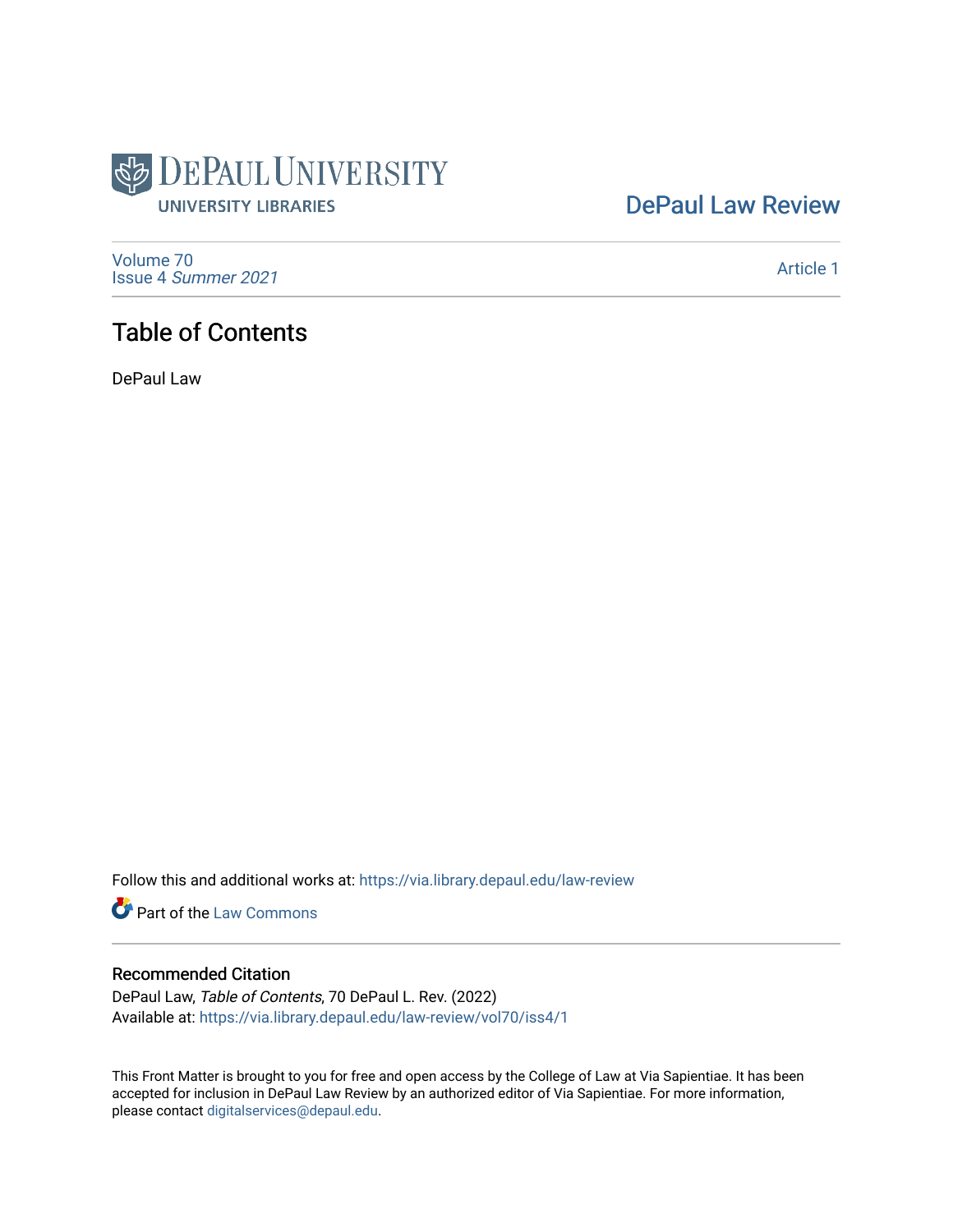# **DEPAUL LAW REVIEW**

*Volume 70 Summer 2021 Number 4*

## **CONTENTS**

## **COMMENTS**

| ALIMONY, ALIMONY PAYIN' YOUR BILLS             |  |
|------------------------------------------------|--|
| RETHINKING THE TERMINATION OF                  |  |
| <b>MAINTENANCE FOR COHABITING</b>              |  |
| UNDER ILLINOIS LAW  Melanie B. Eck 667         |  |
| Y—DOES IT MATTER? EXPLORING THE                |  |
| SIGNIFICANCE OF THE COURT OF                   |  |
| <b>ARBITRATION FOR SPORT'S LANDMARK</b>        |  |
| DECISION IN SEMENYA V. IAAF Rebecca Dyson 711  |  |
| DETERMINING LEGAL CUSTODY IN                   |  |
| A DIVORCE PROCEEDING: WHEN THE                 |  |
| HEALTH OF A CHILD HINGES ON                    |  |
| THEIR PARENTS' RELIGION  Gabrielle N. Kahn 747 |  |
| <b>EITC CORRESPONDENCE AUDITS:</b>             |  |
| AN EQUAL PROTECTION ISSUE Sydney Warda 777     |  |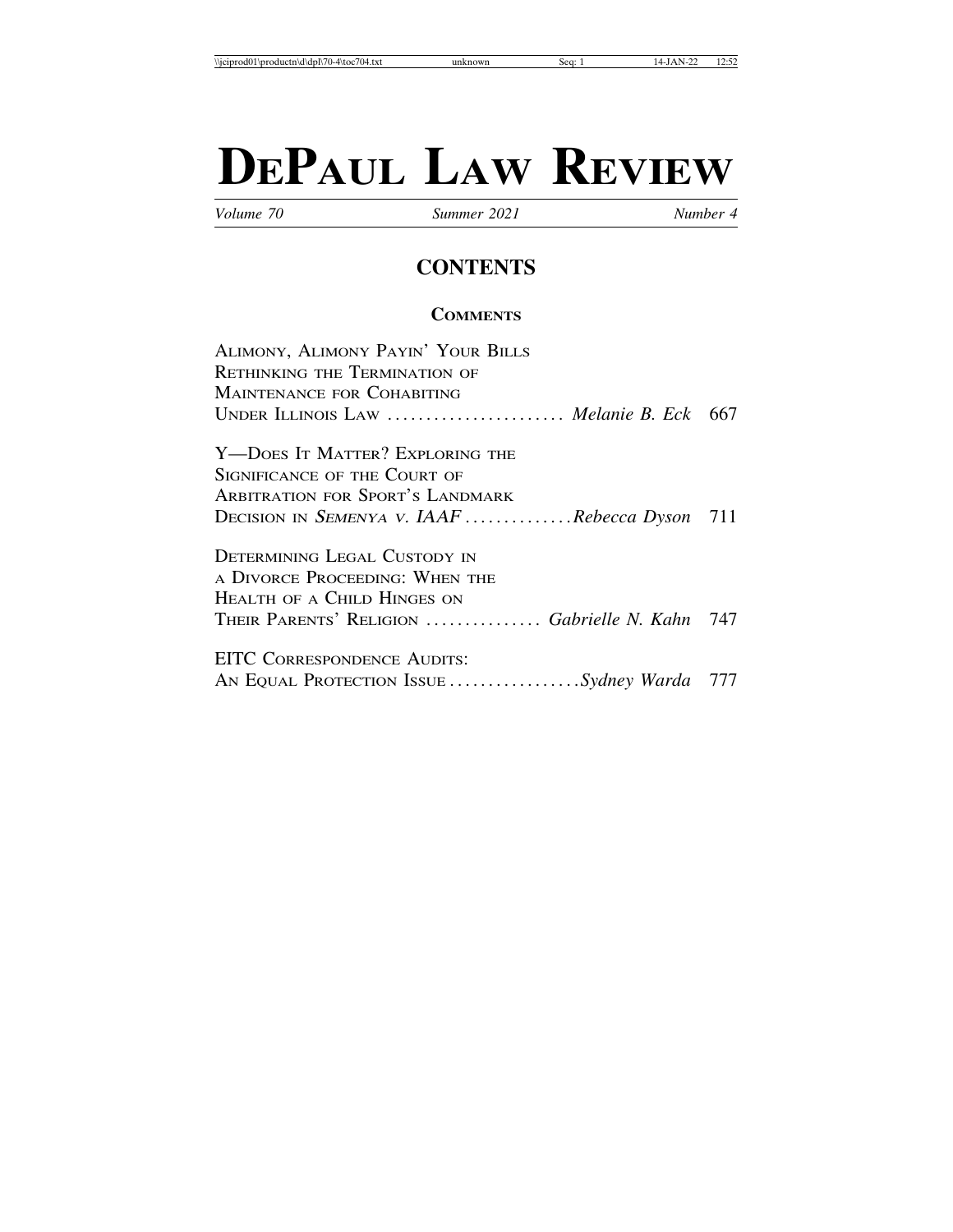Cite as 70 DEPAUL L. REV. Copyright © 2021 DePaul University All Rights Reserved DePaul Law Review

The *DePaul Law Review* (ISSN 0011-7188) is published quarterly by DePaul University College of Law, 25 East Jackson Boulevard, Chicago, Illinois 60604- 2287. Periodicals postage paid at Chicago, Illinois and additional mailing offices. Change of addresses should be mailed to the *Review* at least thirty days before the next issue to ensure timely delivery. Include new and old addresses, with ZIP codes. POSTMASTER: send change of address notice to DePaul Law Review, 25 East Jackson Boulevard, Chicago, Illinois 60604-2287.

**SUBSCRIPTIONS**: Subscriptions are accepted on a per volume basis only. They are payable in advance and will be renewed automatically unless notification to the contrary is received. The annual price for a subscription to the *DePaul Law Review* is \$35.00.

**SINGLE & BACK ISSUES**: Back issues of the *DePaul Law Review* can be obtained directly from William S. Hein & Co., Inc., 2350 North Forest Road, Getzville, New York 14068. The cost is \$16.00 plus shipping for a single issue. For more information, call 1-800-828-7571. Single copies of the most current issue are also available for sale at the *Law Review* office. The cost is \$10.00.

**MANUSCRIPT SUBMISSION**: Manuscripts submitted for publication in the *DePaul Law Review* must be typed and double spaced with footnotes appended to the main body of the article. Citations must conform to *The Bluebook: A Uniform System of Citation* (20th ed. 2015), copyright by the *Columbia*, *Harvard*, and *University of Pennsylvania Law Reviews*and the *Yale Law Journal*. Manuscripts may be submitted through Scholastica.

**LAW REVIEW WEBSITE**: For more information, visit our website at http:// via.library.depaul.edu/law-review/.

**DEPAUL UNIVERSITY IS AN EQUAL-OPPORTUNITY EDUCATOR AND EMPLOYER.**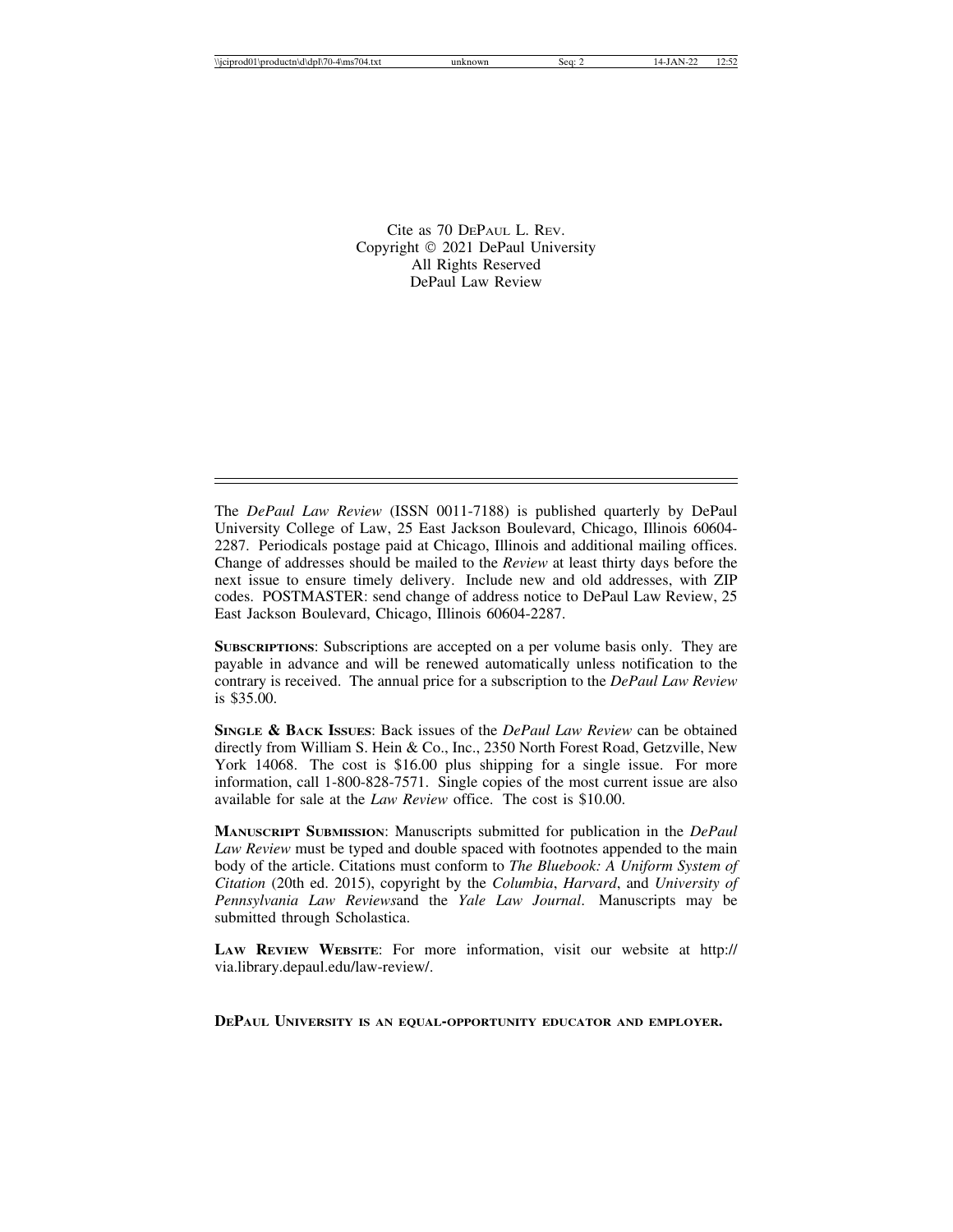# **DEPAUL LAW REVIEW**

*Volume 70 Summer 2021 Number 4*

#### **BOARD OF EDITORS**

MELISSA HANIFF *Editor in Chief*

*Managing Editor of Managing Editor of Managing Editor of*

GABRIELLE KAHN ABIGAIL SCANLON *Executive Editor Executive Editor*

AARIKA NIETO SUSAN JOHN EMMA O'CONNELL<br> *Managing Editor of Managing Editor of Managing Editor of Managing Editor of* 

CHARLES INGRAM DAMBI KIM *Symposium Editor Business Manager*

> CAITLIN BARRY CASEY DOHERTY *Editor of Articles, Editor of Articles, Notes and Comments Notes and Comments*

AMY FOSTER-GIMBEL KATHRINE MAROUS *Editor of Articles, Editor of Articles, Notes and Comments Notes and Comments*

JENNIFER SCHNACK ANNA MARIA SIKORSKI SYDNEY WARDA *Editor of Articles, Editor of Articles, Editor of Articles, Notes and Comments Notes and Comments Notes and Comments*

#### **MEMBERS**

DAVID BIRMINGHAM CHRISTOPHER BOYD ALEXIS CONLEY PAUL FINA AMILA GOLIĆ MARY HANNON PAUL FINA AMILA GOLIC MARY HANNON ´ PAT MANGAN VJOSANA MATAJ ZACHARY PROCIUK REBECCA ROBERTS MATTHEW SANCHEZ (ACHARY PROCIUK REBECCA ROBERTS MATTHEW SANCHEZ) ASHLEY WERINGA

**STAFF**

GEORGIE BIERWIRTH **GEORGE BLODER** MATTHEW CAPEN  $\begin{array}{ccc}\n\multicolumn{3}{c}\n\multicolumn{3}{c}\n\multicolumn{3}{c}\n\multicolumn{3}{c}\n\multicolumn{3}{c}\n\multicolumn{3}{c}\n\multicolumn{3}{c}\n\multicolumn{3}{c}\n\multicolumn{3}{c}\n\multicolumn{3}{c}\n\multicolumn{3}{c}\n\multicolumn{3}{c}\n\multicolumn{3}{c}\n\multicolumn{3}{c}\n\multicolumn{3}{c}\n\multicolumn{3}{c}\n\multicolumn{3}{c}\n\multicolumn{3}{c}\n\multicolumn{3}{c}\n\multicolumn{3}{c}\n\multicolumn{3}{c}\n\multic$ MARIA DODONA ANTHONY EUGENIS DAVID EVANS ETHAN GLENDENING REBECCA HENZ PETER KRUSIEWICZ ASHLEY MASTRO SARAH MERKATORIS NICOLE MOUZAKIOTIS JAMES NASIRI KATHERINE PHILLIPS MICHELLE REDONDO ABIGAIL TEASTER

# *Notes and Comments Lead Articles Notes and Comments*

REBECCA DYSON MEREDITH LAMASTER<br>Assistant Executive Editor Assistant Executive Editor *Assistant Executive Editor Assistant Executive Editor*

#### **ADVISORY COMMITTEE**

MARK MOLLER, *Chairperson* MAX HELVESTON, *Faculty Advisor*

GREGORY MARK PATTY GERSTENBLITH MONU BEDI

MEMBER, NATIONAL CONFERENCE OF LAW REVIEWS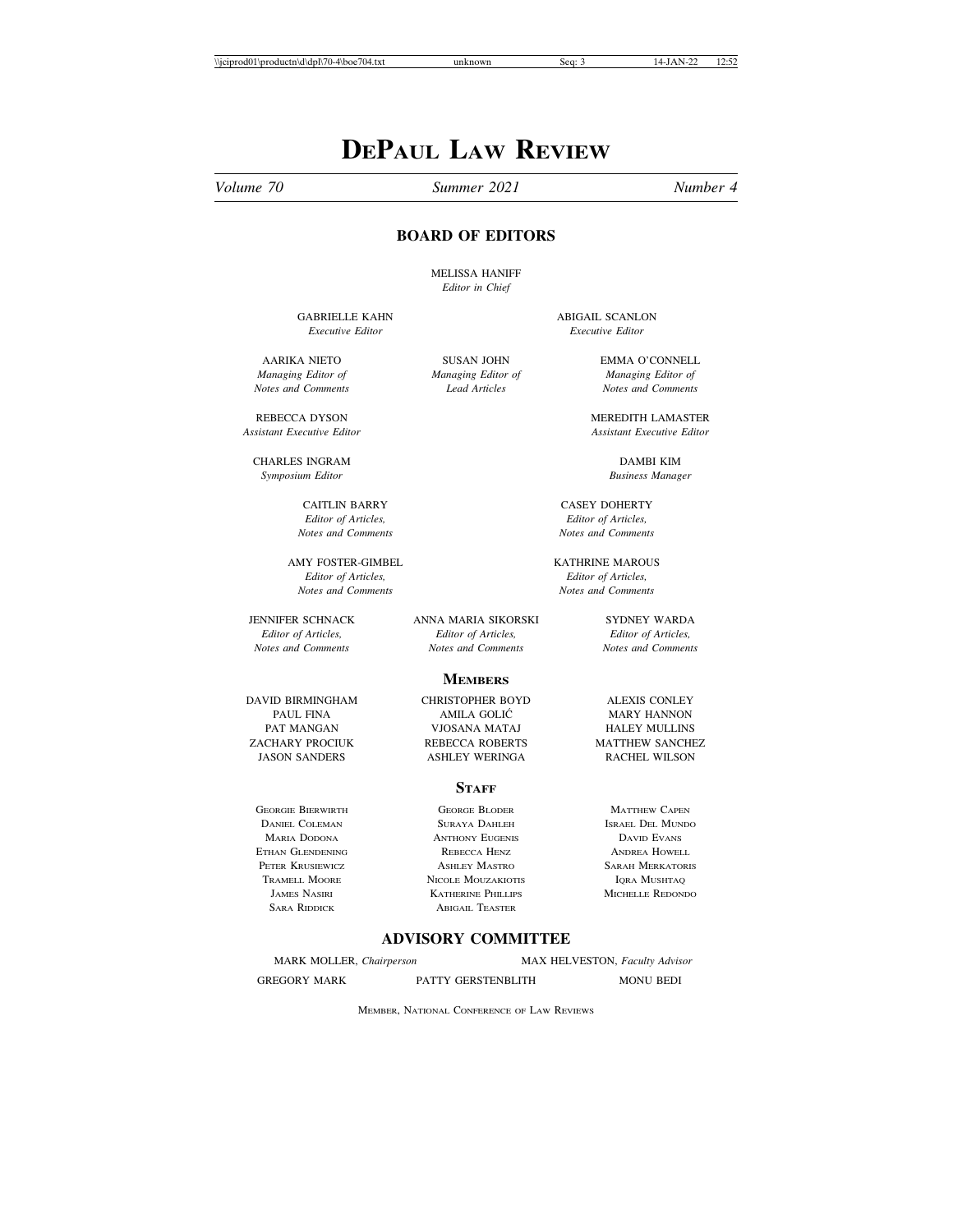| . .<br>$\cdot$ obc.<br>704.<br>70<br>$\sqrt{1}$ CID <sup>r</sup><br>$+ - +$<br>hoe<br>. ורי<br>.<br>,,,,,<br>$\cdots$<br><br>ת. נג<br> | 13.45<br>nown | $-$ e $\sigma$ | $\sim$<br>. | - -<br>.<br>---- |
|----------------------------------------------------------------------------------------------------------------------------------------|---------------|----------------|-------------|------------------|
|----------------------------------------------------------------------------------------------------------------------------------------|---------------|----------------|-------------|------------------|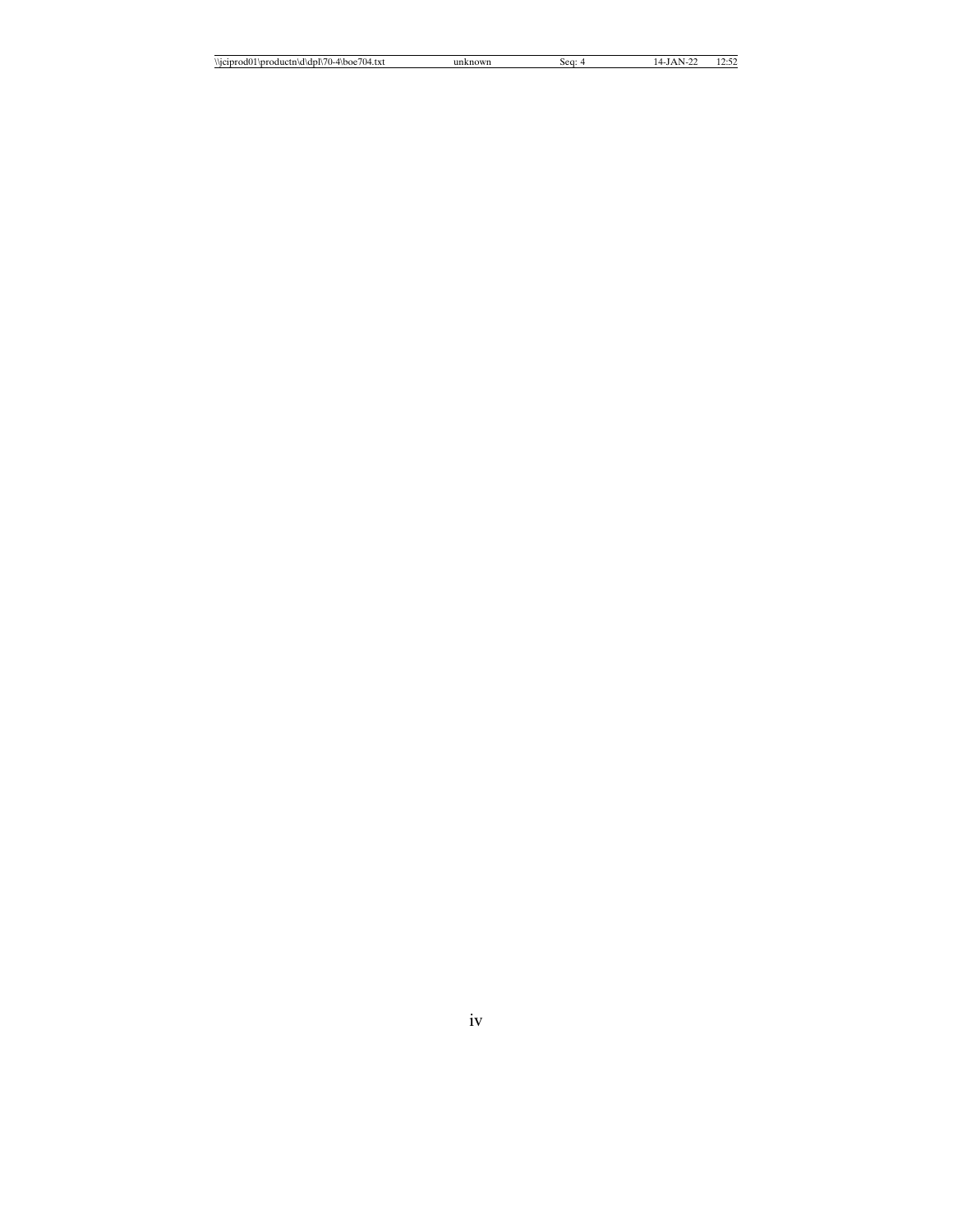\\jciprod01\productn\d\dpl\70-4\fac704.txt unknown Seq: 5 14-JAN-22 12:52

## **DEPAUL UNIVERSITY COLLEGE OF LAW**

#### **GENERAL ADMINISTRATION**

A. GABRIEL ESTEBAN, Ph.D., President SALMA GHANEM, Ph.D., Interim Provost SHERRI SIDLER, Interim Executive Vice President & Controller KATHRYN STIEBER, Vice President, General Counsel & Secretary of the University BRIAN SULLIVAN, Treasurer of the University ROBERT JANIS, Vice President, Facilities Operations SOUMITRA GHOSH Ph.D., Vice President for Enrollment Management Linda Blakley, Vice President of Public Relations & Communications BOB MCCORMICK, Vice President for Information Services DAN ALLEN, Ph.D., Senior Vice President for Advancement ELIZABETH F. ORTIZ, Ed.D., Vice President for Institutional Diversity & Equity STEPHANIE SMITH, Vice President for Human Resources GENE ZDZIARSKI, Ph.D., Vice President for Student Affairs STEVE STOUTE, J.D., Vice President, Strategic Initiatives & Chief of Staff REV. GUILLERMO CAMPUZANO, C.M., Vice President, Mission and Ministry

#### **LAW ADMINISTRATION**

JENNIFER ROSATO PEREA, Dean DEBORAH A. LAGIOIA, Assistant Dean, Compliance.& Communication MICHAEL GRYNBERG, Associate Dean for Research and Faculty Professional Development ALLISON I. ORTLIEB, Assistant Dean for Academic Operations ALLISON BROWNELL TIRRES, Associate Dean for Academic Affairs and Strategic Initiatives; Associate Professor of Law ALLEN MOYE, Associate Dean for Information Technology and Library Services MARIA VERTUNO, Assistant Dean of Student Affairs SHANNON SCHAAB, Assistant Dean and Director of Law Career Services

AMANDA NOASCONO, Assistant Dean and Director of Law Admissions

NICOLE PINKEY, Director of Events and CLE

### **LAW FACULTY**

BENJAMIN E. ALBA, Director, Academic Support, Student Advising & Bar Passage: B.S., DePaul University; J.D., Loyola University of Chicago

SIOBAN ALBIOL, Clinical Instructor: B.A., University of Texas; J.D., Loyola University of Chicago

SUSAN BANDES, Centennial Distinguished Professor: B.A., State University of New York at Buffalo; J.D., University of Michigan

MONU BEDI, Professor: B.A., Dartmouth College; M.Phil., University of Cambridge, U.K.; J.D., Harvard

PATRICK F. CASSIDY, Clinical Instructor: B.A., University of Illinois; J.D., Chicago-Kent College of Law

EMILY CAUBLE, Professor: B.B.A., University of Notre Dame; J.D., University of Michigan

LEONARD L. CAVISE, Emeritus Professor of Law, B.A., Hamilton College; J.D., Georgetown University ALBERTO R. COLL, Professor: B.A., Princeton University; J.D., Ph.D., University of Virginia

MICHELLE BROWN CUE, Instructor: B.A., University of Illinois; J.D., University of Illinois

JOHN F. DECKER, Professor Emeritus: B.A., University of Iowa; J.D., Creighton University; LL.M., New York University; J.S.D., New York University

KATHERYN M. DUTENHAVER, Emeritus Associate Professor: B.A., North Central College; J.D., DePaul University

WENDY NETTER EPSTEIN, Professor: B.A., University of Illinois at Urbana; J.D. Harvard

DAVID L. FRANKLIN, Associate Professor: B.A., Yale College; J.D., University of Chicago JEROLD A. FRIEDLAND, Professor: B.A., M.A., New York University; J.D., Brooklyn Law School; LL.M., Georgetown University

PATTY GERSTENBLITH, Distinguished Research Professor: A.B., Bryn Mawr College; Ph.D., Harvard University; J.D., Northwestern University

STEVEN R. GREENBERGER, Associate Professor: B.A., University of Illinois; J.D., Yale University

MICHAEL GRYNBERG, Associate Dean of Research and Faculty Professional Development, Professor: B.A., Carleton College: J.D. University of Virginia School of Law

MAX HELVESTON, Professor: B.A., University of Michigan; J.D., Yale University

DONALD H.J. HERMANN, Professor: A.B., Stanford University; M.A., Northwestern University; J.D., Columbia University; LL.M., Harvard University; Ph.D., Northwestern University; M.A.A.H., Art Institute of Chicago